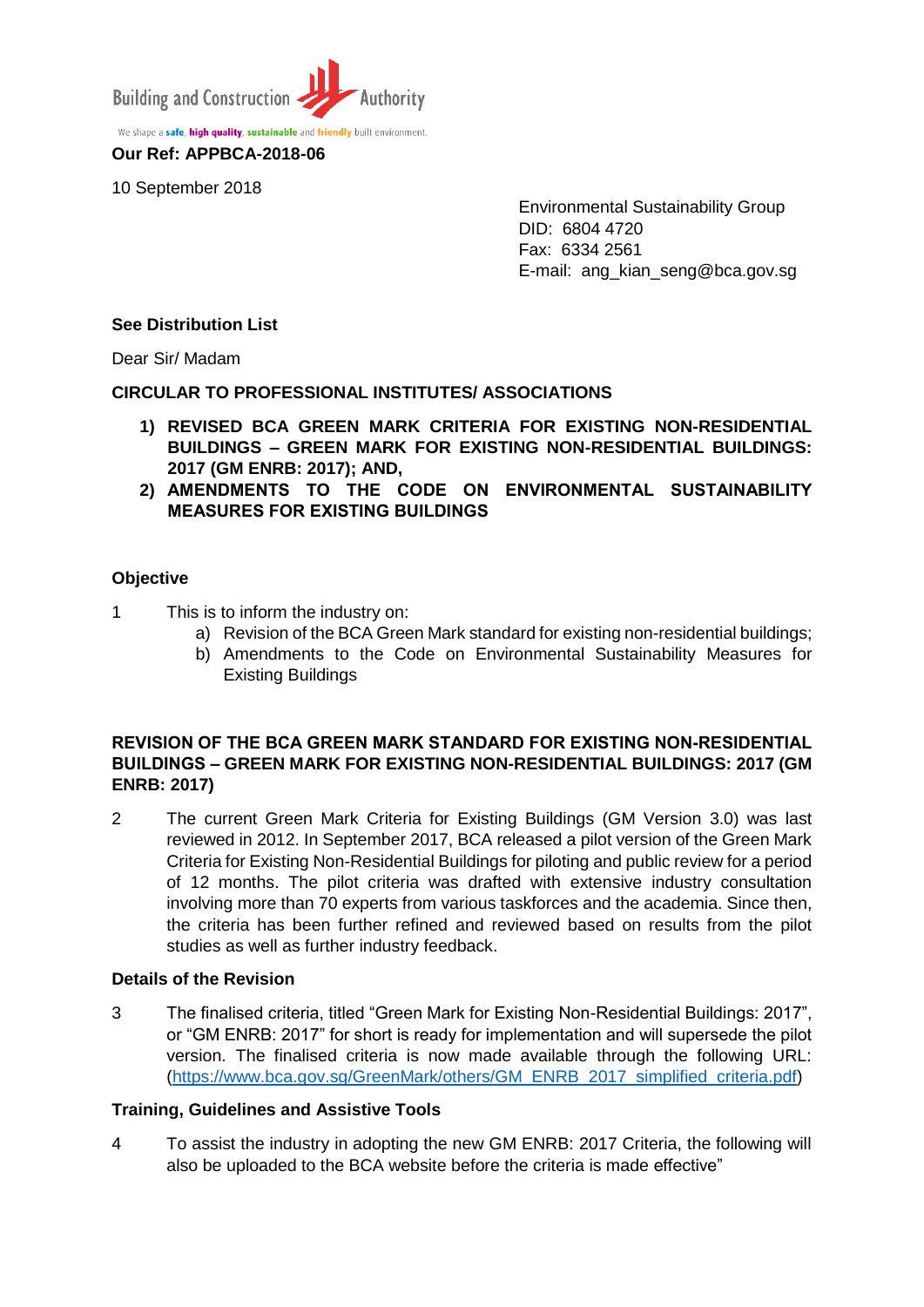- BCA Green Mark ENRB: 2017 Technical Guide and Requirements [\(https://www.bca.gov.sg/GreenMark/green\\_mark\\_criteria.html\)](https://www.bca.gov.sg/GreenMark/green_mark_criteria.html)
- 5 The Green Mark Facilities Manager course has also been revamped to focus on the new Green Mark criteria.

## **Implementation Timeline**

6 The BCA GM ENRB: 2017 will come into effect on 1 April 2019 (Effective Date). All existing non-residential building projects with Green Mark applications submitted on and after the Effective Date will be assessed and certified based on GM ENRB: 2017. Projects with Green Mark applications submitted before the Effective Date are given a grace period of 3 years from the Effective Date to be assessed based on GM Version 3.0 for Existing Non-Residential Buildings.

# **AMENDMENTS TO THE CODE ON ENVIRONMENTAL SUSTAINABILITY MEASURES FOR EXISTING BUILDINGS**

- 7 Under the Building Control (Environmental Sustainability Measure for Existing Building) Regulations, prescribed buildings' owners are required to achieve a minimum Green Mark design score of 50 points when they are carrying out a major energy use change to the building's cooling system. This Green Mark score of 50 points should be calculated using the scoring methodology specified in the Code on Environmental Sustainability Measure for Existing Buildings ("Code").
- 8 The Code's scoring methodology have been revised to be aligned with GM ENRB : 2017 certified level. Buildings that comply with all the sustainable requirements as specified in the Code are deemed to have meet the minimum environmental sustainability standard of 50 points as prescribed in the Regulations.

# **Implementation Timeline**

9 Design Score submitted on and after 1 April 2019 will have to comply with the revised Code. Affected building owners are reminded that they are not allowed to install or replace any of their chiller(s) without first obtaining the approval from BCA.

#### **For Clarification**

10 We would appreciate if you could convey the contents of this circular to members of your organisation. For clarification, please submit your enquiry through BCA's Online Feedback Form at<https://www.bca.gov.sg/feedbackform/> or call us at 1800 342 5222.

Thank you.

mys.

ANG KIAN SENG GROUP DIRECTOR ENVIRONMENTAL SUSTAINABILITY GROUP for COMMISSIONER OF BUILDING CONTROL BUILDING AND CONSTRUCTION AUTHORITY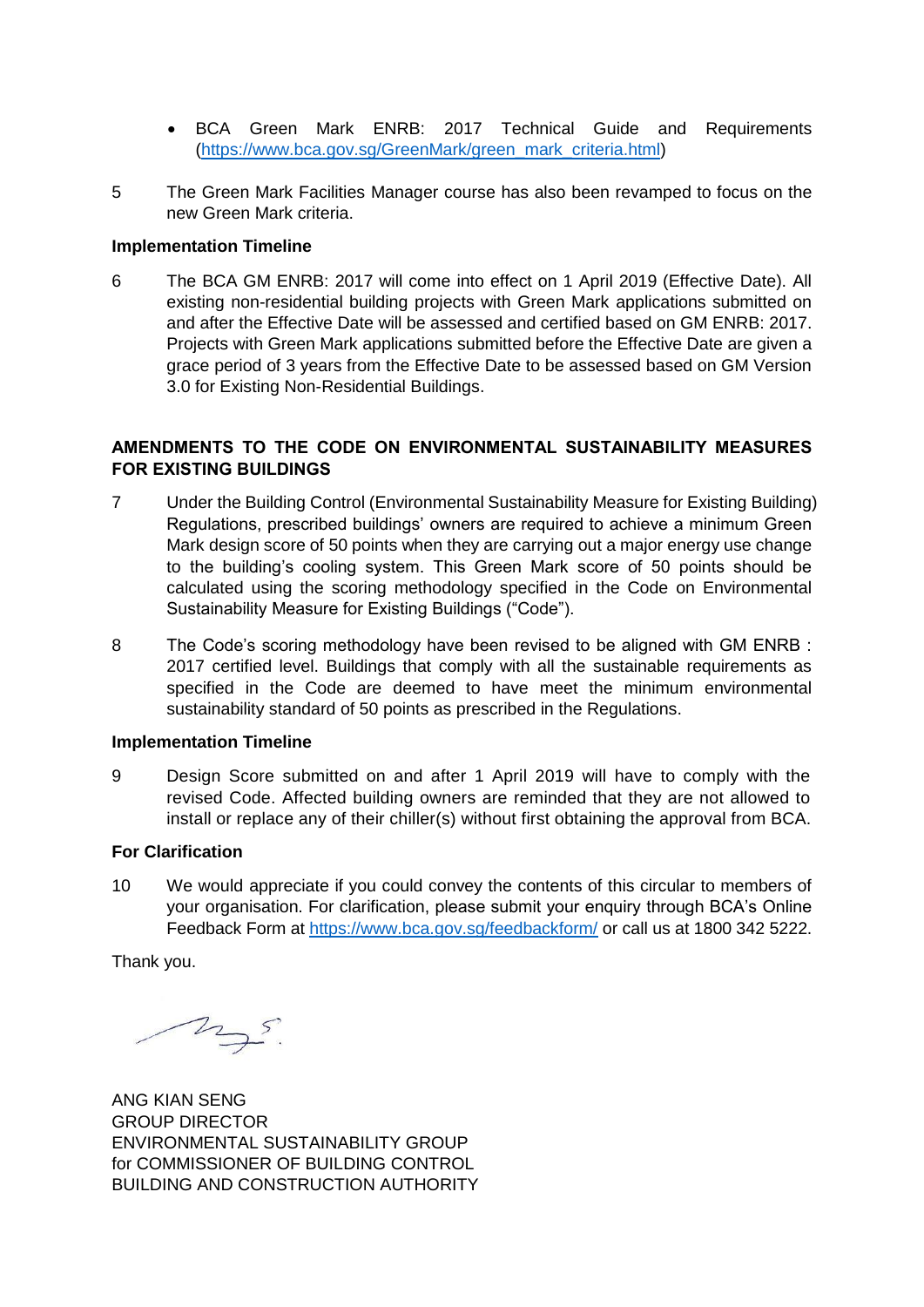# DISTRIBUTION (via e-mail)

President Singapore Green Building Council (SGBC) 11 Bishan Street 21 #04-04A Singapore 573943 [enquiry@sgbc.sg](mailto:enquiry@sgbc.sg)

President Association of Consulting Engineers Singapore (ACES) Thomson Road Post Office PO Box 034 Singapore 915702 [secretariat@aces.org.sg](mailto:secretariat@aces.org.sg)

President Association of Management Corporations in Singapore (AMCIS) 115A Commonwealth Drive #01-03 Singapore 149596 [mcst\\_help@amcis.org.sg](mailto:mcst_help@amcis.org.sg)

Chairman The Association of Shopping Centres (Singapore) 91 Tanglin Road #03-01 Tanglin Place Singapore 247918 [info@orchardroad.sg](mailto:info@orchardroad.sg)

President Singapore Hotel Association (SHA) 17 Cantonment Road Singapore 089740 [secretariat@sha.org.sg](mailto:secretariat@sha.org.sg)

President Association of Property & Facility Managers (APFM) 110 Middle Road #09-00 Chiat Hong Building Singapore 188968 [secretariat@apfm.mygbiz.com](mailto:apfm@pacific.net.sg)

President The Institution of Engineers, Singapore (IES) 70 Bukit Tinggi Road Singapore 289758 [ies@iesnet.org.sg](mailto:ies@iesnet.org.sg)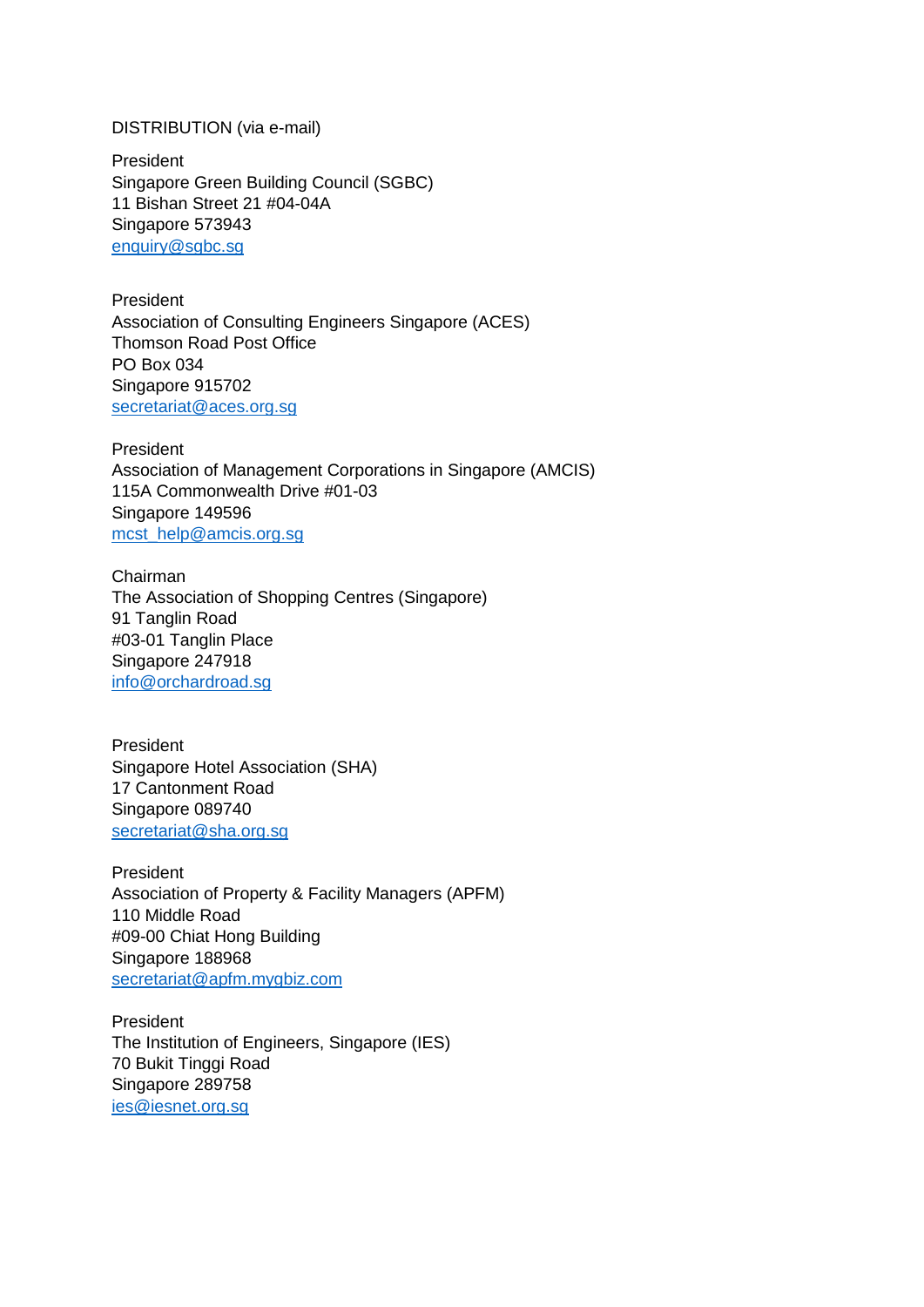**Registrar** Board of Architects (BOA) 5 Maxwell Road 1st storey Tower Block MND Complex Singapore 069110 [boarch@singnet.com.sg](mailto:boarch@singnet.com.sg)

President International Facility Management Association (IFMA) (Singapore) c/o Hong Kong Land (Singapore) 1 Raffles Link # 02-01, North Lobby Singapore 039393 [ifma@ifmasingapore.org.sg](mailto:ifma@ifmasingapore.org.sg)

President Institution of Facilities Management (IFM) Kent Ridge Post Office Yusof Ishak House (NUS) Kent Ridge PO Box 1058 Singapore 119260 [bekkh@singnet.com.sg](mailto:bekkh@singnet.com.sg)

**Registrar** Professional Engineers Board, Singapore 52 Jurong Gateway Road #07-03 Singapore 608550 [registrar@peb.gov.sg](mailto:registrar@peb.gov.sg)

President Real Estate Developer Association of Singapore (REDAS) 190 Clemenceau Avenue #07-01 Singapore Shopping Centre Singapore 239924 [enquiry@redas.com](mailto:enquiry@redas.com)

President Singapore Contractors Association Limited (SCAL) 1 Bukit Merah Lane 2 Construction House Singapore 159760 [enquiry@scal.com.sg](mailto:enquiry@scal.com.sg)

President Singapore Institute of Architects (SIA) 79 Neil Road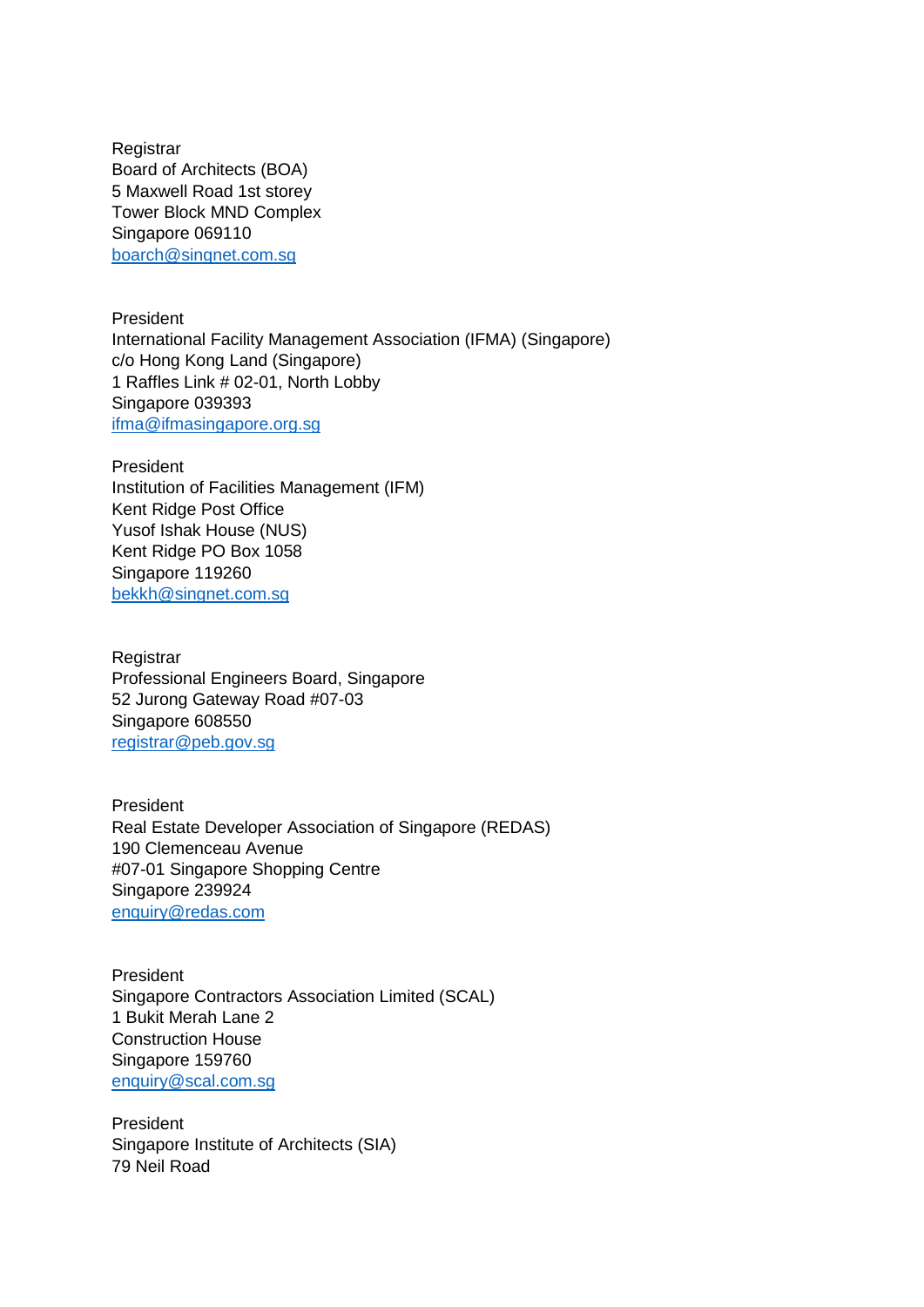Singapore 088904 [info@sia.org.sg](mailto:info@sia.org.sg)

President Singapore Institute of Building Limited (SIBL) 70 Palmer Road, #03-09C Palmer House Singapore 079427 [josephine@sibl.com.sg](mailto:josephine@sibl.com.sg)

President Singapore Institute of Planners (SIP) 93 Toa Payoh Central #05-01 Singapore 319194 [info@sip.org.sg](mailto:info@sip.org.sg)

President Singapore Institute of Surveyors & Valuers (SISV) 110 Middle Road #09-00 Chiat Hong Building Singapore 188968 [sisv.info@sisv.org.sg](mailto:sisv.info@sisv.org.sg)

Chief Executive Singapore Land Authority (SLA) 55 Newton Road #12-01 Revenue House Singapore 307987 [SLA\\_Central\\_Registry@sla.gov.sg](mailto:SLA_Central_Registry@sla.gov.sg)

President Singapore Retailers Association 1 Coleman Street, #05-11B The Adelphi Singapore 179803 [info@sra.org.sg](mailto:info@sra.org.sg)

President Society of Project Managers (SPM) Macpherson Road P.O.Box 1083 Singapore 913412 [sprojm@yahoo.com](mailto:sprojm@yahoo.com)

President Sustainable Energy Association of Singapore (SEAS) 1 Cleantech Loop #02-16 Cleantech One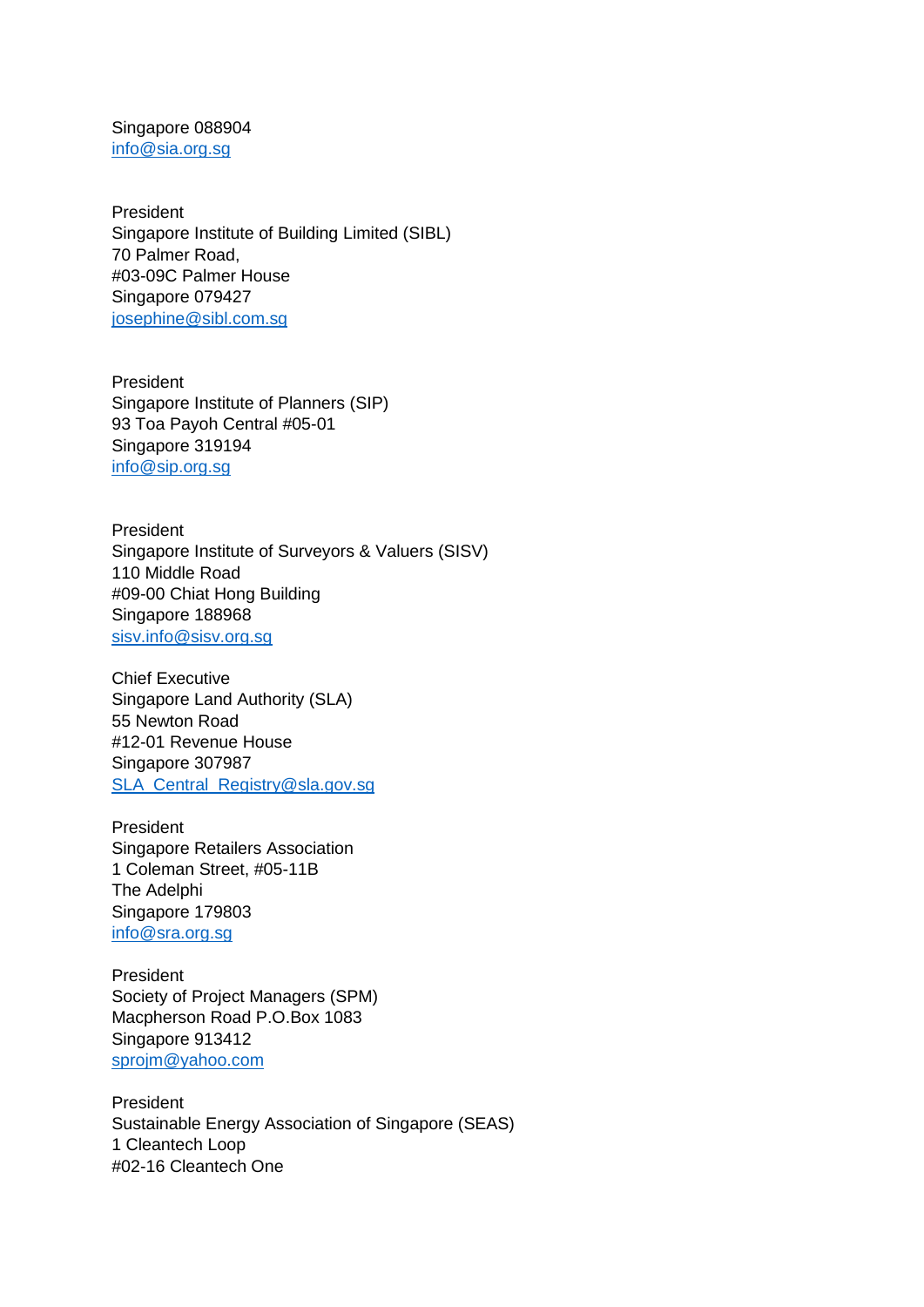Singapore 637141 [info@seas.org.sg](mailto:info@seas.org.sg) Deputy Chief Executive Officer Sentosa Development Corporation 33 Allenbrooke Road, Sentosa Singapore 099981 [Agencies\\_circulars@sentosa.com.sg](mailto:Agencies_circulars@sentosa.com.sg)

Group Director Land Sales & Administration Group – Controller of Housing Urban Redevelopment Authority (URA) 45 Maxwell Road The URA Centre Singapore 069118 [ura\\_ls@ura.gov.sg](mailto:ura_ls@ura.gov.sg)

Chief Health Infrastructure Project MOH Holdings Pte Ltd 1 Maritime Square #11-25 HarbourFront Centre Singapore 099253 [Bengthong.koh@mohh.com.sg](mailto:Bengthong.koh@mohh.com.sg)

Chief (Sport Facilities) Sports Singapore 3 Stadium Drive Singapore 397630 [Kenneth\\_hui@sport.gov.sg](mailto:Kenneth_hui@sport.gov.sg)

**Director** Land Planning Division JTC Corporation The JTC Summit 8 Jurong Town Hall Road Singapore 609434 [tang\\_hsiao\\_ling@jtc.gov.sg](mailto:tang_hsiao_ling@jtc.gov.sg)

**Director** Best Sourcing Department Public Utilities Board (PUB) 40 Scotts Road #18-01 Environment Building Singapore 228231 [koh\\_boon\\_aik@pub.gov.sg](mailto:koh_boon_aik@pub.gov.sg)

Director (Building) People's Association (PA) 9 King George's Avenue